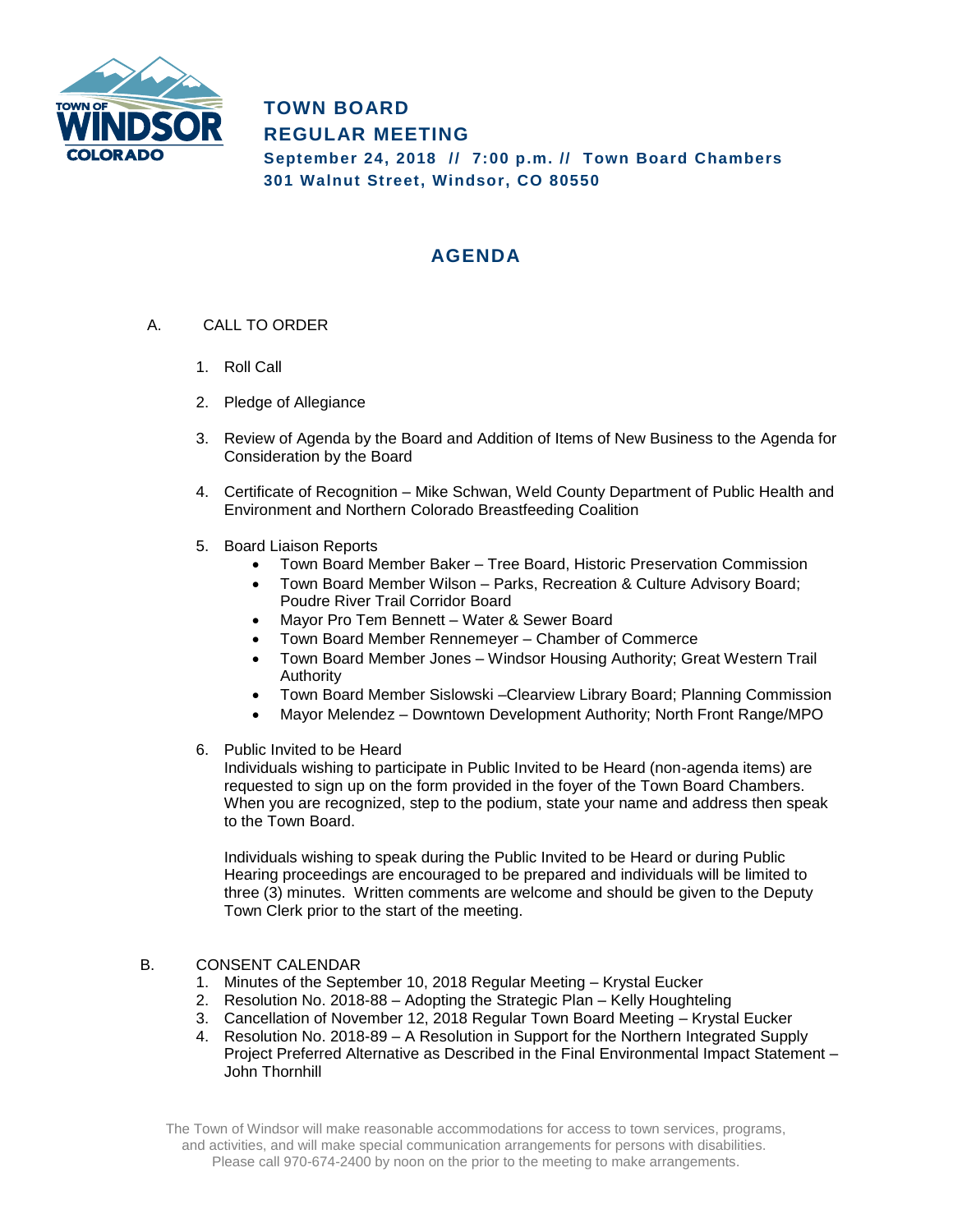#### C. BOARD ACTION

- 1. Ordinance No. 2018-1570 An Ordinance Approving the Transfer of Real Property from the Town of Windsor to Colorado National Sports Park, LLC
	- *Super majority vote required on second reading*
	- Second Reading
	- Legislative action
	- Staff presentation: Shane Hale, Town Manager; Stacy Miller, Director of Economic Development; Ian D. McCargar, Town Attorney
- 2. Ordinance No. 2018-1571 An Ordinance Approving an Amendment to a Planned Unit Development (PUD) for a Sign Criteria Plan, Raindance Subdivision – David Nelson, Raindance Land Company LLC, owner; Martin Lind, Raindance Land Company LLC; owner/owner's representative / Tom Siegel, Water Valley Land Company LLC, applicant's representative
	- *Super majority vote required on second reading*
	- Second Reading
	- Quasi-judicial
	- Staff presentation: Carlin Malone, Chief Planner
- 3. Public Hearing Ordinance No. 2018-1572 An Ordinance Amending Section 16-19- 10(b) of the Town of Windsor Municipal Code to allow accessory storage in the General Commercial zone district
	- First Reading
	- Legislative
	- Staff presentation: Devin King, Planner I
- 4. Ordinance No. 2018-1572 An Ordinance Amending Section 16-19-10(b) of the Town of Windsor Municipal Code to allow accessory storage in the General Commercial zone district
	- First Reading
	- Legislative
	- Staff presentation: Devin King, Planner I
- 5. Public Hearing Ordinance No. 2018-1568 An Ordinance Amending Section 16-10-30 of the Town of Windsor Municipal Code regarding multifamily residential off-street parking requirements
	- First Reading
	- Legislative
	- Staff presentation: Paul Hornbeck, Senior Planner
- 6. Ordinance No. 2018-1568 An Ordinance Amending Section 16-10-30 of the Town of Windsor Municipal Code regarding multifamily residential off-street parking requirements
	- First Reading
	- Legislative
	- Staff presentation: Paul Hornbeck, Senior Planner
- 7. August Financial Report
	- Staff presentation: Dean Moyer, Director of Finance
- 8. Community Development Report
	- Staff presentation: Scott Ballstadt, Director of Planning